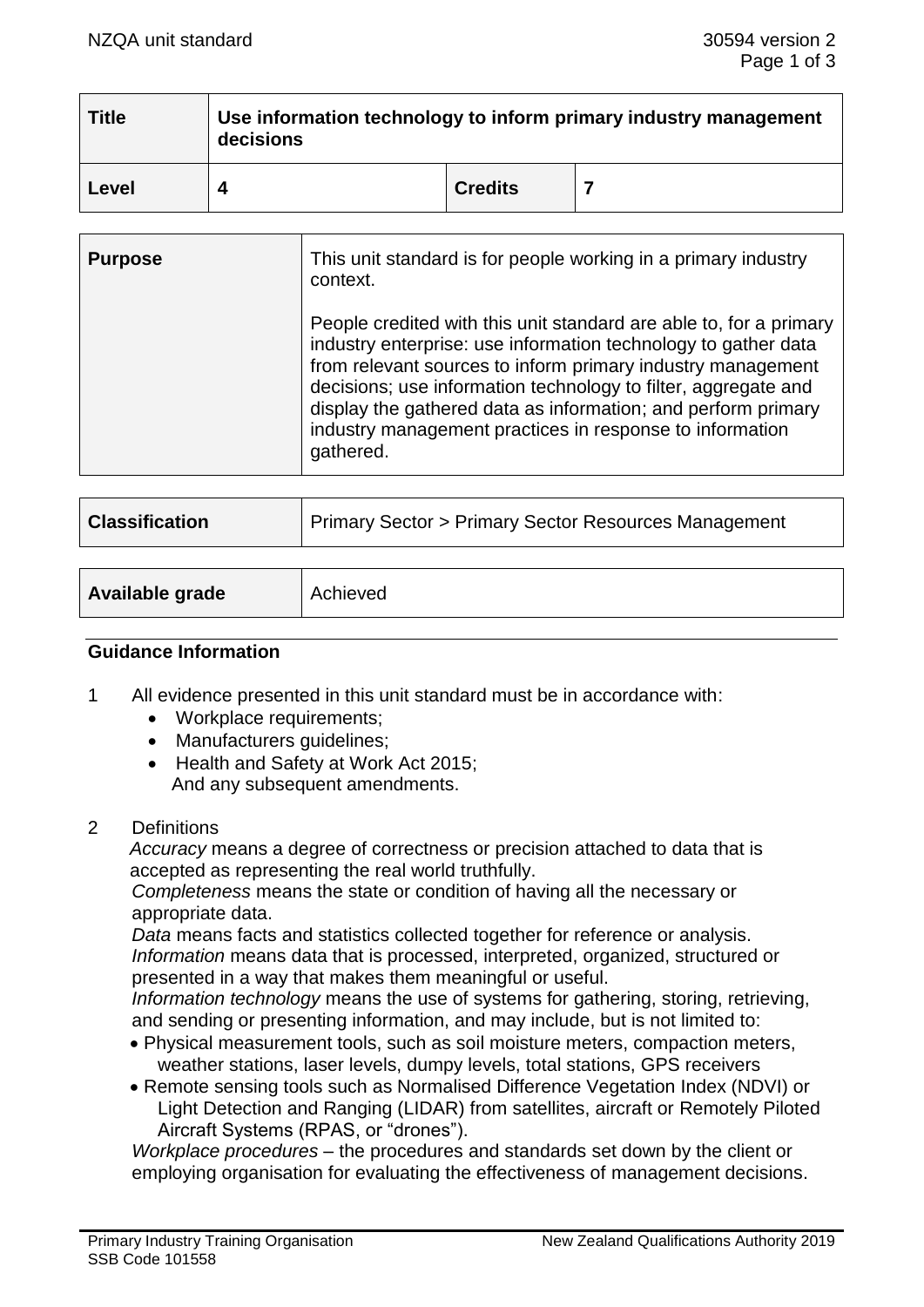*Workplace* refers to a specific entity which may be – in private, public, or community and volunteer sectors; a business, a separate unit within a larger entity, or a specialpurpose body. It may form part of an organisation's activities or it may constitute a complete organisation.

*Workplace requirements* may include but are not limited to:

- purpose and/or direction
- policies
- compliance legislative, legal
- risk management
- sustainability.
- Forecasting and modelling tools, such as weather forecasting websites
- Data management portals
- Geographic Information Systems (GIS).

## 3 Assessment

Assessment for this unit standard is based on evidence from an authentic primary industry enterprise.

# **Outcomes and performance criteria**

#### **Outcome 1**

Use information technology to gather data from relevant sources to inform primary industry management decisions in accordance with the manufacturer's guidelines.

#### **Performance criteria**

- 1.1 Gather data relevant to the decisions using information technology.
	- Range data gathering may include but is not limited to  $-$  manually recording measurements, automatically recording measurements, remote sensing and recording measurements.
- 1.2 Evaluate data for completeness and accuracy.
- 1.3 Gather additional data where required to ensure completeness and accuracy of the data.

## **Outcome 2**

Use information technology to filter, aggregate and display the gathered data as information.

## **Performance criteria**

- 2.1 Filter data to remove that which is not relevant to the decision being made.
- 2.2 Group data for the purposes of manipulating and displaying data as numerical values.